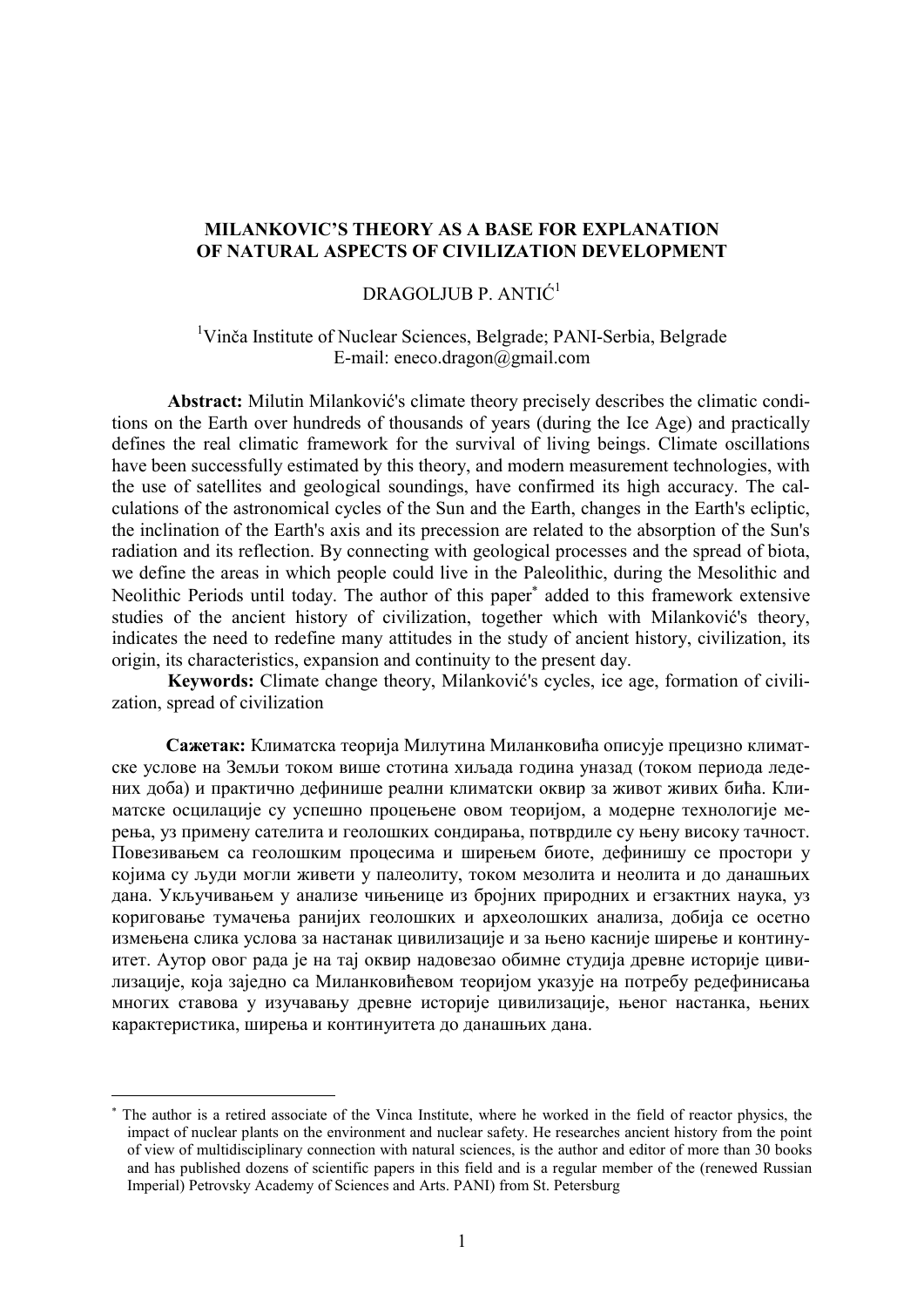### 1. CLIMATE CONDITION CHANGES ON EARTH FROM THE PALEOLITHIC TO THE PRESENT

Milanković's theory of climate change shows that climatic processes are conditioned by the movement of the Earth around the Sun during long periods of time, but also that they are closely related to the heat exchange in the atmosphere, hydrosphere and lithosphere and connected with geological processes. Geological processes throughout the Earth's history have formed the layout of land and sea and the relief of land. These processes are very slow. The effects of volcanoes, earthquakes and tectonic movements of the earth's crust are more noticeable to human civilization than the geological changes, because their effect manifests itself in a drastic form. Larger tectonic disturbances can lead to the large parts of the coast sinking into the sea and to the opening and closing of sea passages. Volcanoes can cause major catastrophes with the explosions and lava flows, leading to the major climate change by emitting huge amounts of ash, smoke and toxic gases.

 Such geological catastrophes have been recorded in historical documents in modern history (for example, the eruption of Krakatau volcano, the eruption of a volcano in Iceland, the eruption of Vesuvius, etc.), but during the period between the maximum of the last ice age and the appearance of the first civilizations, numerous tectonic changes played an important role as a initiator of population migration and knowledge exchange. These events are the most probable motif of myths and legends (myths about the Flood, about Atlantis, etc.). Many researches in the field of paleogeology, paleogeography, paleoclimatology, paleoecology, etc. show that behind these myths often real events are hidden, so their study can provide a significant progress in the study of historical processes.

Useful data on the history of flora and fauna are obtained by studying fossils of plant and animal origin. In this way, the outlines of the geological history of the Earth and paleobiology were reconstructed, and thus the real physical framework for human life and the emergence of civilization, as well as for the physical and technical feasibility of some historical processes. Many plant and animal species have become extinct in areas affected by climate change, and some have migrated or adapted to new conditions. A similar thing happened to people who were forced to move to more climatically favorable areas and to adapt to the new climatic conditions. This reflected on the racial characteristics of today's people, and new genetic researches show that genetic mutations have also been manifested.

Anthropologists have established the migration routes of people from Africa during the last 200,000 years, through Asia and Europe to Australia and America. These migrations have conditioned today's human races and the current distribution of the population. Most of these migration paths were confirmed by the findings of paleogeneticists, because the periods of stay in certain climatic conditions were reflected in genetic mutations. However, there are differences compared to the earlier opinion, which primarily refers to the white people, whose appearance about 40-45 millennia ago still remains insufficiently explained in terms of previously assumed migrations from Africa. At the end of the last Ice Age, there was a possibility for the migration of the paleolithic population from Northeast Asia to America, across the land at the site of today's Bering Strait and to its spread in America.

Milutin Milanković's model of climate change describes very well the regularity of the formation of the Ice Age period, which marks the last million years of the Earth's evolution. The last Ice Age had its maximum about 20,000 years ago, when the polar ice cap covered a significant part of Eurasia (Fig. 1. above left). During the Ice Age, large amounts of frozen water accumulated on land and caused ocean levels to fall, so that Asia and America were connected by land (Fig. 1, above right). ). Figure 1 down shows the change in this level during the last 140,000 years, which is important for studying the Paleolithic period [4]. At the end of the Ice Age, the ocean level was 125 meters below todays.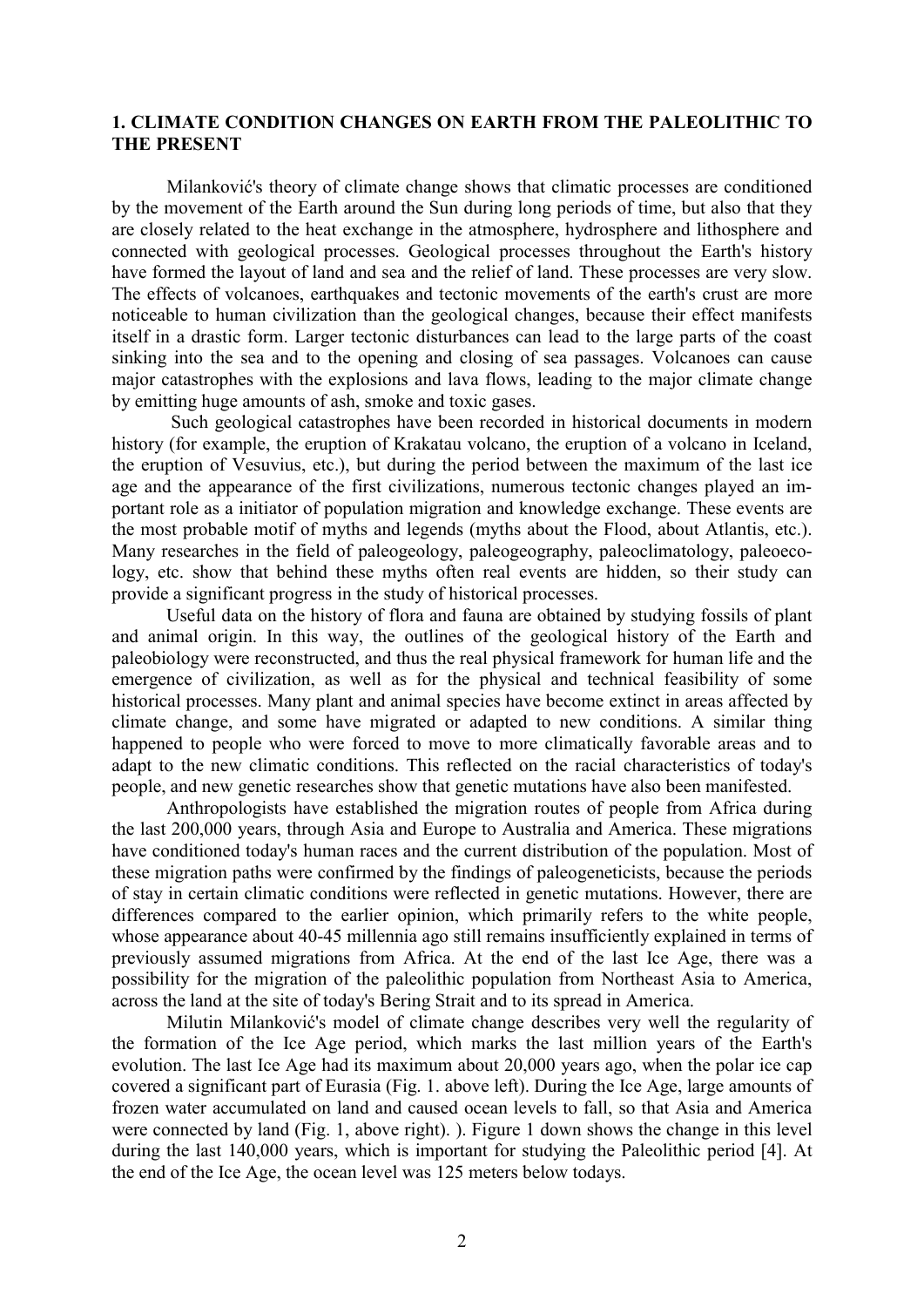

Figure 1. Europe (above left) and land connections between Eurasia and North America before the ice melts (above right), [21]; Changes in ocean levels during the last two ice ages and during warming to the present day (down, [4])

The last Ice Age, between 25,000 and 18,000 years before today, had the maximum distribution of ice caps on the northern hemisphere. This process compressed the European living space in the area south of the Alps, in the Danube region, and in the northern coast of the Black Sea. To the south, the zone was bounded by a hot desert [18,20]. In this way, a limited space for human survival is defined. Under the influence of climate change, wild animals and humans have moved in search of better living conditions. The paleolithic migrations can be estimated on the basis of a small number of available archaeological findings, on the basis of genetic analyzes, as well as on the basis of the analysis of natural and physical conditions of their feasibility.

 With the end of the last ice age, about 18,000 years ago, the period of warming in Eurasia has begun. The recent paleoclimatic research gives the possibility to access the natural conditions for the development of flora and fauna in that period, and thus the natural conditions for human life. One such project provides the overview maps of plant cover for characteristic periods. The map of the distribution of the flora on Earth at the beginning of the warming period [1] shows huge zones of extreme deserts (icy in the north, hot in the south).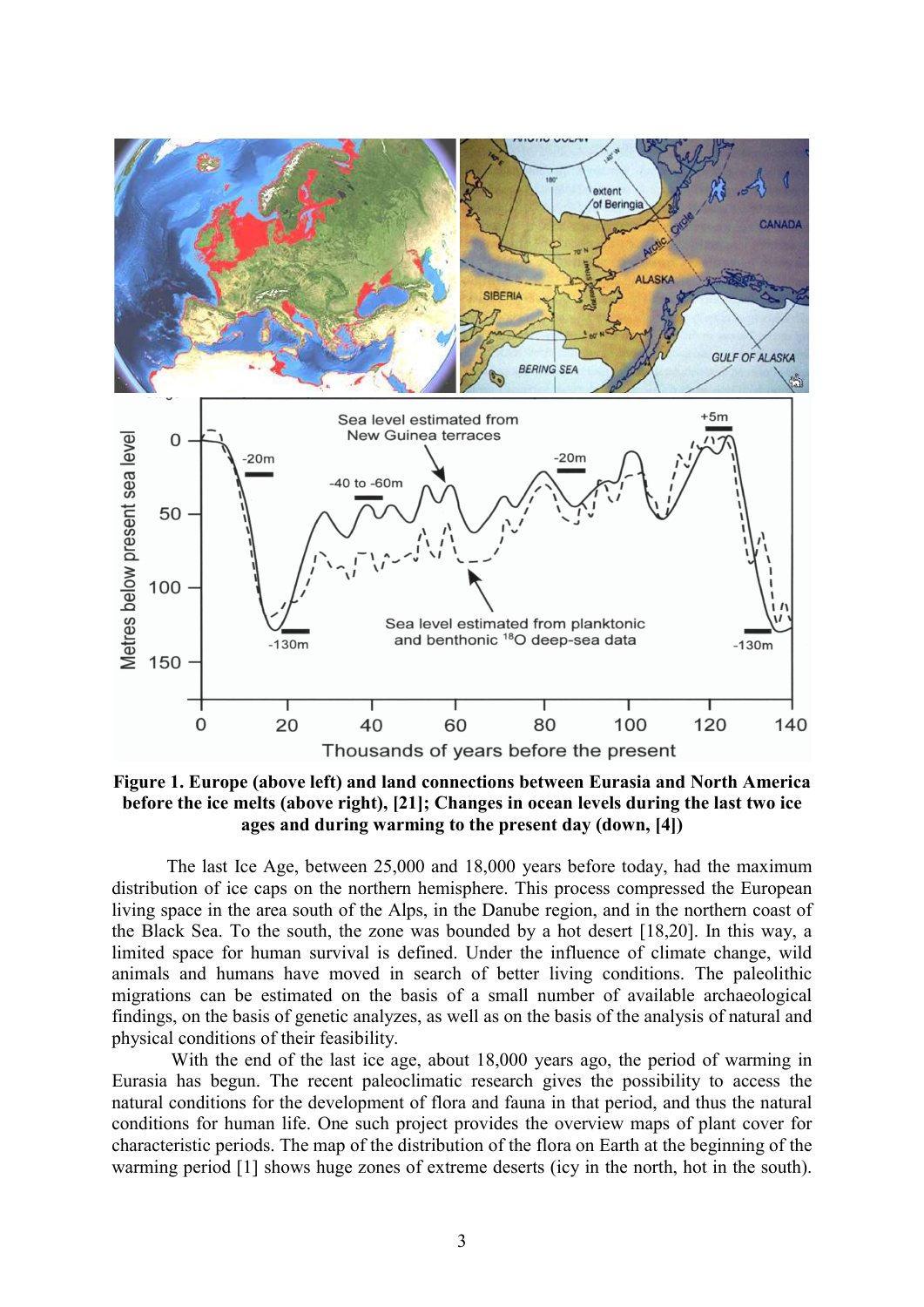Favorable living conditions exist in the Middle East, in the so-called zone of the Fertile Crescent and in Europe, south of the Alps, in Pannonia and the Carpathians. The largest zone with a long period of multi-millennium stable conditions existed in the Danube valley and the Balkan Peninsula.

The warming after the end of the last Ice Age happened in several stages, with several oscillations of the mean annual temperature, including a short-term freezing 14,700 years ago (the so-called Older Dryas). The area of extreme desert narrowed during this period. The warming that follows (the *Alerod period*) brings heavy rainfall in the southern areas, as a result of which large rivers are directed to the north. There, barriers of thick ice deposits are formed and large glacial lakes are formed. The largest of them, the West Siberian – Manyensko Lake, was twice as big of today's Caspian Lake. During this period, most of northern Eurasia is poorly passable and there are no conditions for population migration, while the rivers west of the Urals drain water into the Black Sea and from there it flows in the Mediterranean.

In the period of cooling, about 11,000 years ago, before the beginning of the Holocene, there was a decrease in precipitation. This period of about 1,300 years was marked by a dry cold climate (Younger Drias). After this comes a long, stable period of warming and favorable conditions for human life - the period called Holocene. In the middle of this period, the so-called *Thermal Optimum*, the climate in the northern hemisphere was warmer than it is today. The research has shown that in Greenland the temperature rise was as much as 6˚C in the time around 8,200 years ago [6].

During the Holocene temperature optimum, 9,000-7,000 years ago, large tectonic and hydrological changes occurred, caused by climate change. Large lakes on the edges of the ice zone broke through the deposited moraines and the North Sea level began to rise. In the Holocene, the Baltic Sea level has several oscillatory changes, during which it transforms from a lake into the sea and vice versa [19]. In the further process, the southern water reservoirs (the Black Sea, Caspian and Aral Lakes) dry up and their level drops significantly. A detailed Russian pollen research has shown that the greatest warming of today's northern Russian coast and islands in the North Sea was in the so-called Early Pre-boreal period (from 11,000-9,000 until 8,500 years ago) [3]. In the inland, the warmest period was in the second half of the so-called *Atlantic period* 6,000 - 4,500 years ago, with a new warming in the period 3,500 - 1,000 years ago.

By analyzing the age of tree fossils, using the method of radioactive carbon, the areas of distribution of some characteristic tree species (birch, pine, spruce, larch) in the northern Eurasia during the Holocene were determined [7,10]. The movement of the distribution lines of these tree species to the north began 10,000 years ago, and during the period of 9,000- 7,000 years ago they reached the present-day northern coast of Russia. In the period of 4,000- 3,000 years ago, the impact of warmer water from the Atlantic is reduced and the cooling and the return of this line to today's positions starts. This shift was synchronized throughout the Russian North. When the maximum movement of the tree line to the north was reached, in the period 9,000-8,000 years ago, it was shifted in the whole of Russia more northerly than today, and the average July temperature of the northern Russian coast was 2.5 - 7˚ C higher than today.

During the Ice Ages, the oscillation of temperature and climatic conditions was very large, but the mean values at the planetary level remained weakly variable. As a result, large frosts in the north were accompanied by a large narrowing of tropical humid areas, the expansion of deserts, and a strong reduction in temperate climates. Therefore, at the end of the last Ice Age, the deserts in North Africa and the Arabian Peninsula were larger than today [2]. At the beginning of the melting and melting of glaciers, milder climatic conditions occur in the Sahara until the average temperature drops by 3-8° C. Between 16,000 and 6,000 years before the present, Sahara had a wetter climate. During this period, there are several lakes in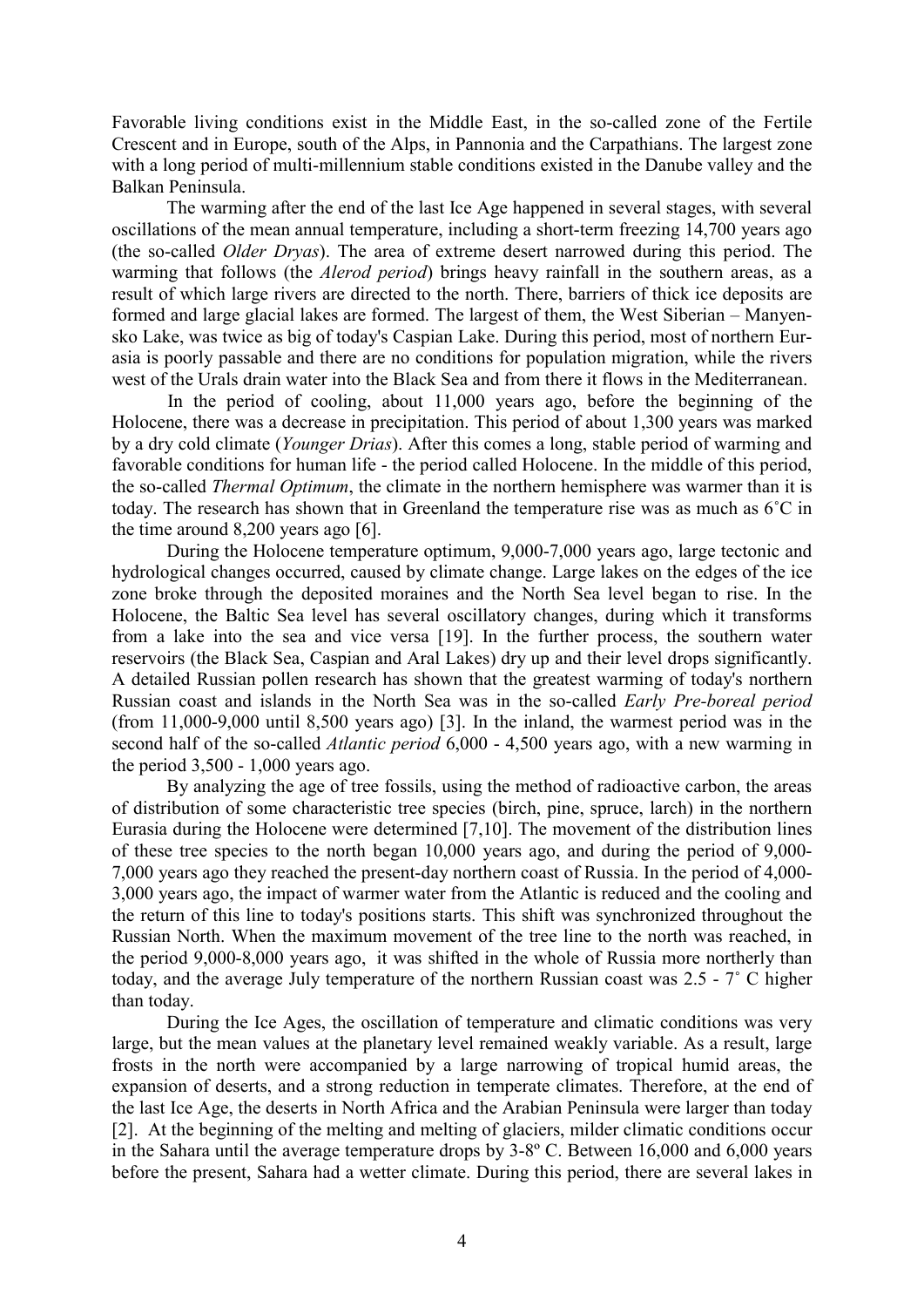it, inhabited by crocodiles and hippos. Steppe hunters appear in that environment, as evidenced [22] by cave paintings from the period of 5,000 years BC. During this period, several milder oscillations of climatic conditions were recorded [23]. The drying processes in northern Africa began about 4,000 BC and accelerated rapidly after two millennia and spread to Western Sahara. In this process, Lake Chad was reduced from 200,000 km<sup>2</sup> to today's 8% of the area.

About 4,200 years ago, there was a new sudden change in the climate in the Sahara. The wet monsoon leaves this area and dries out abruptly. This drying was observed in the Mediterranean and in Mesopotamia. Measurements show during next 300 years five times higher level of concentration of dust deposited in the oceandust than today's level at the end of that period. The last two thousand years BC were followed by the constant drying of the Sahara and its final transformation into a desert around 1,500 BC. Climatic characteristics in North Africa changed considerably during the last Ice Age, but also after it. In warm periods, the northern hemisphere was warmer by 3-6˚ C than today [5]. During the climate optimum 9,000-4,000 years before today, Sahara had a wetter climate than today, due to monsoons blowing farther north, so that Lake Chad was 30-40 m deeper than it is today. The drying up of the Sahara began around 3,000 years BC. The conditions for agriculture originated around 9,000 BC. With further warming, the Iranian plateau became wetter and woodier and more suitable for life. T. G. Moore cites the results of some Americans scientists and Cavalli-Sforza, according to whom the wheat was cultivated in Southwest Asia between 8,000-7,000 BC, and the cattle in Sahara were raised 8,000 BC [5]. Recent archeological discoveries from Blagotin have shown that the wheat was grown in Morava Valley during the Starčevo culture, which brought this area to an approximate level of the so-called Fertile Crescent area.

The multidisciplinary research shows that the processes took place in the real physical world in the Neolithic, which led to great changes. The research into the mythology of ancient people and the search for evidence of the biblical Flood led to an important discovery about the flood of the North Black Sea coast and the precise location of that event in the VI millennium BC, based on the geological and paleo-oceanological findings. The theory of the geologists Walter Pitman and William Ryan from 1993, who determined that the event took place around 5,600. BC (according to later works, the period was moved to a slightly older past) [24], was confirmed in 1999 by Bob Ballard in an expedition organized by the National Geographic (this expedition discovered a sunken settlements on the Turkish coast at a depth of 95 meters, which shows that the level of the Black Sea was lower and that the rise in the levels led to the flooding of old settlements, [25]). A major tectonic disturbance led to the breakthrough of Dardanelles Sea and the former lake between the Dardanelles and the Bosphorus with a level at 120 m below the level of the Mediterranean Sea due to such a flood (20 km<sup>3</sup> of seawater per day) increased 2-3 times its size, and the previous outflow of its fresh water turned into a giant waterfall through the Bosphorus (intensity of about 200 Niagara Falls), by which the sea water from the Mediterranean flowed into the Black Sea. The level of the Black Sea rose at a rate of 15 cm per day and stabilized at more than 150 m above the previous one. The northern coast of the Black Sea has undergone drastic changes, because at its expense, the surface of the Black Sea has doubled and the Sea of Azov and the Crimean Peninsula have been created.

The population of the northern and western coasts, as well as the surviving population from the area between the Bosphorus and the Dardanelles, headed to its retreats along the rivers that flow into the Black Sea, carrying with them its previous knowledge and leading to the great perturbations of the previous population structure. The result was an intensified exchange of knowledge, which led to the emergence of new Neolithic cultures and formed a Proto-European community. This scenario of the flood of the Black Sea is a physical explanation of the process observed by linguists, on the basis of which at the end of the last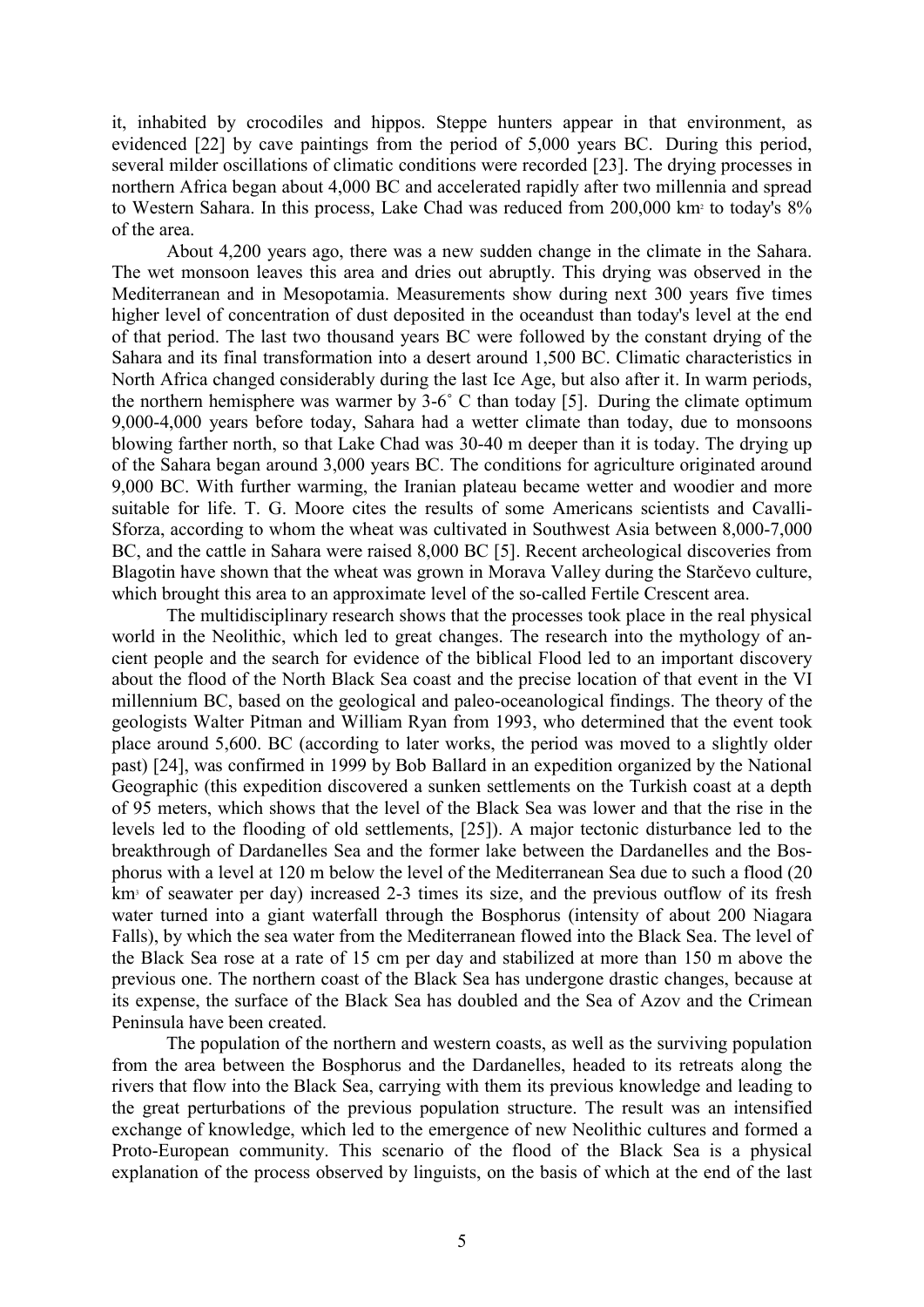century they came to a consensus on the location of the ancient Indo-Europeans to Helm (the Balkans), the Danube, north of the Black Sea and Asia Minor. There are new linguistic results, but also the results of DNA analyzes of the ancient people, which speak in favor of such a theory.

Several additional recent geological investigations of this problem led to the correction of this theory and to the expansion of the time range in which the hydrogeological changes were analyzed. The most important conclusion is that this overflow of the Mediterranean into the Black Sea was preceded by an even more complex process 16,000-15,000 years ago, when large bodies of water of melted glaciers, which could not flow north, broke through the rivers to the present-day Black Sea, the Caspian and Aral Lakes and formed the Novoexini Lake [11].

## 2. THE NEST OF EUROPEAN AND WORLD CIVILIZATION WITHIN MILANKOVIĆ'S THEORY OF CLIMATE CHANGE

The ancient history today is mainly studied on the basis of some principles, mostly shaped more than 150 years ago by the historians of the Western European countries. According to such theories, it is generally believed that the civilization originated several millennia before Christ in Mesopotamia and then spread to the west and northwest. According to such an opinion, the most important achievements of Europe have been "imported", and today's population consists of nations created by the population migrations from the steppe-desert areas in the east. The languages and the nations were formed by the merging of diverse groups.

Such principles are the result of the ambitious political and national programs of these countries, which in previous centuries had achieved great power, on the basis of the conquest and exploitation of large colonial non-European colonies. The increased economic and political power has, quite naturally, produced a desire to better one's own history. These countries, that today lead the world in political, military, technological and economic terms, find themselves in areas that represented the real periphery of the early civilisation. After the collapse of the Western Roman Empire, some significant ancient history could only be appropriated from other people, by relativization and circumvention of facts, by target constructions, and even falsification. This is especially effectively directed against the historical past of the Slavic and Orthodox peoples, with maximum political and other pressures on Slavic historians, so that today's historical science in Europe mainly treats this largest European group of people as some kind of new people without ancient history and intruders in today's ethnic areas.

According to the logic of scientific research, ancient history must be studied taking into account the multidisciplinary combination of facts obtained from many scientific disciplines, because historical processes take place in the real physical world, in real physical spaces, and all activities during these processes represent real events in the real physical world. Therefore, all the rules of research in physical systems must apply, especially the conclusion about the limited speed of historical processes and the impossibility of discontinuous changes on a large scale and in a short time interval without extremely large releases of energy (major wars or natural disasters). By including Milanković's theory of climate change in this approach, the search for the "nest of civilization" acquired an exact character (instead of logical speculations based on insufficient data). Here are listed some of the most important conclusions of this consideration:

(1) Exploring the ancient world from the Upper Paleolithic to the New Age, one often deals with some of the popular legends. Milanković's theory clearly shows that during the previous million years some of them were not possible. Milanković's precise calculations do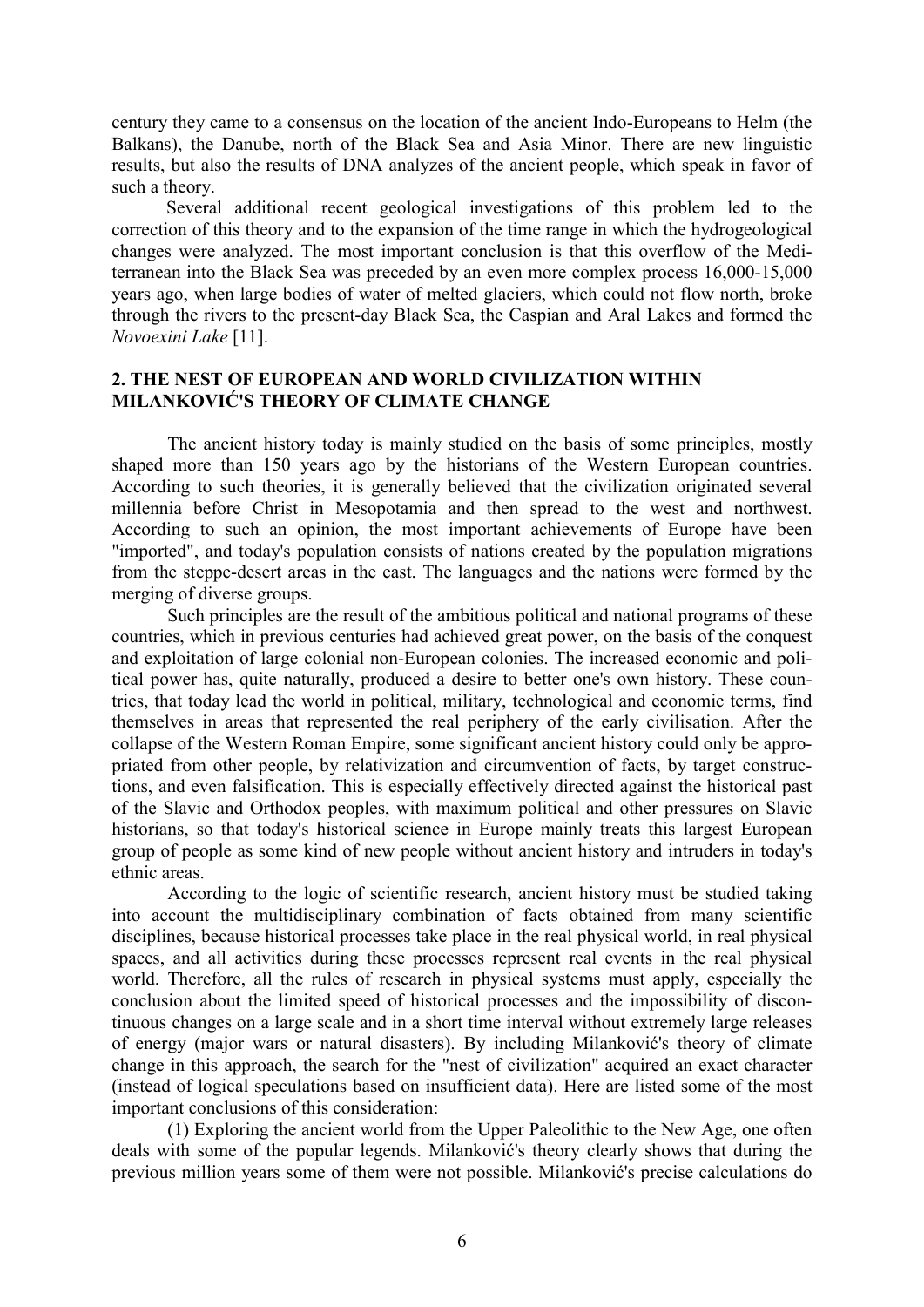not allow the possibility of the occurrence of mentioned processes, and their experimentally verified accuracy proves the correctness of such calculations. This conclusion applies to the following legends: (a) The change in the length of the year (280 to 365 days) over the last 20,000 years, due to the change in the Earth's orbit; (b) The replacing the orbit of Mars and Earth; (c) The disappearance of one of the planets of the solar system; (d) The existence and disappearance of the second Moon; (e) A drastic displacement of the earth's poles; (f) The disappearance of the great mainland - Atlantis.

(2) Some legends are possible within the framework of Milanković's theory, such as: (a) The legends of the flood (in many nations) - areas of large accumulations of melted ice in the period XV-VII millennium BC (The flood of the Black Sea in the VII millennium BC); (b) The legend of Hyperborea (a period of several thousand years in the Arctic zone).

(3) Some of the valid "historical truths" are too magnified in relation to the real natural framework defined by Milanković's theory: (a) The emergence of civilization in Mesopotamia before the 7th millennium BC (it had been a salt swamp until then); (b) Scandinavia as a possible ancestral home (until the 2nd millennium BC, it was mostly under ice); (c) The formation of civilization in the sparsely populated steppe and steppe-desert belt of Eurasia; (d) Priority of the "Fertile Crescent" (Nile-area of Natufiеn culture-Zagros) in search of the source of agriculture; (e) Large-scale ancient migrations; (f) Migration of steppe nomads in the field of farmers and easy changes of "qualifications".

(4) Possible areas for "nests of civilization" according to the framework defined by Milanković's theory of climate change would be: (a) Balkan Peninsula - the Northern Black Sea Coast - part of Asia Minor: continuous conditions during the last 40,000 years; (b) Fertile Crescent Zone as a source of agriculture: continuous conditions over the last 40,000 years narrow zone, unfavorable environment; (c) Mesopotamia: only after the VII millennium BC; (d) Indus Valley - after the end of the V millennium BC; (e) The Nile-Sahara zone only until 6,000 BC and then a strong reduction to the narrow zone around the Nile; (f) Hyperborea - Arctic zone, before the VII millennium BC; (g) Atlantis - a smaller (now sunken) land somewhere in the Atlantic Ocean, or on the shores of the Black Sea - before the VII millennium BC.

#### 3. REAL SUPPORTS FOR ANALYSIS OF ANCIENT HISTORY

According to the logic of scientific research, ancient history must be studied taking into account the multidisciplinary combination of facts obtained from many scientific disciplines, because the historical processes take place in the real physical world, on real physical spaces, and all activities during these processes represent real events in the real physical world. Therefore, all the rules of research in physical systems must apply, and above all the conclusion about the limited speed of historical processes and the impossibility of discontinuous changes on a large scale and in a short time interval without extremely large releases of energy (major wars, or natural disasters) must be taken into consideration.

During ancient times, as well as today, the appropriate natural and physical conditions were necessary for the realization of historical processes and for the events (population migrations, changes in population structure, wars, destructions and new constructions, new technologies, ethnogenesis, modifications of civilization characteristics). Determining these conditions is an important task in a serious research of ancient history, and this is usually a big problem, because of the connection with the sciences that are very different from the history greatly in terms of scientific methodology, and especially in terms of the knowledge needed to understand the facts offered by such sciences.

Here, the author of this paper presented favorable facts from his earlier studies of the ancient history of the European civilization (in which the methodology and results of several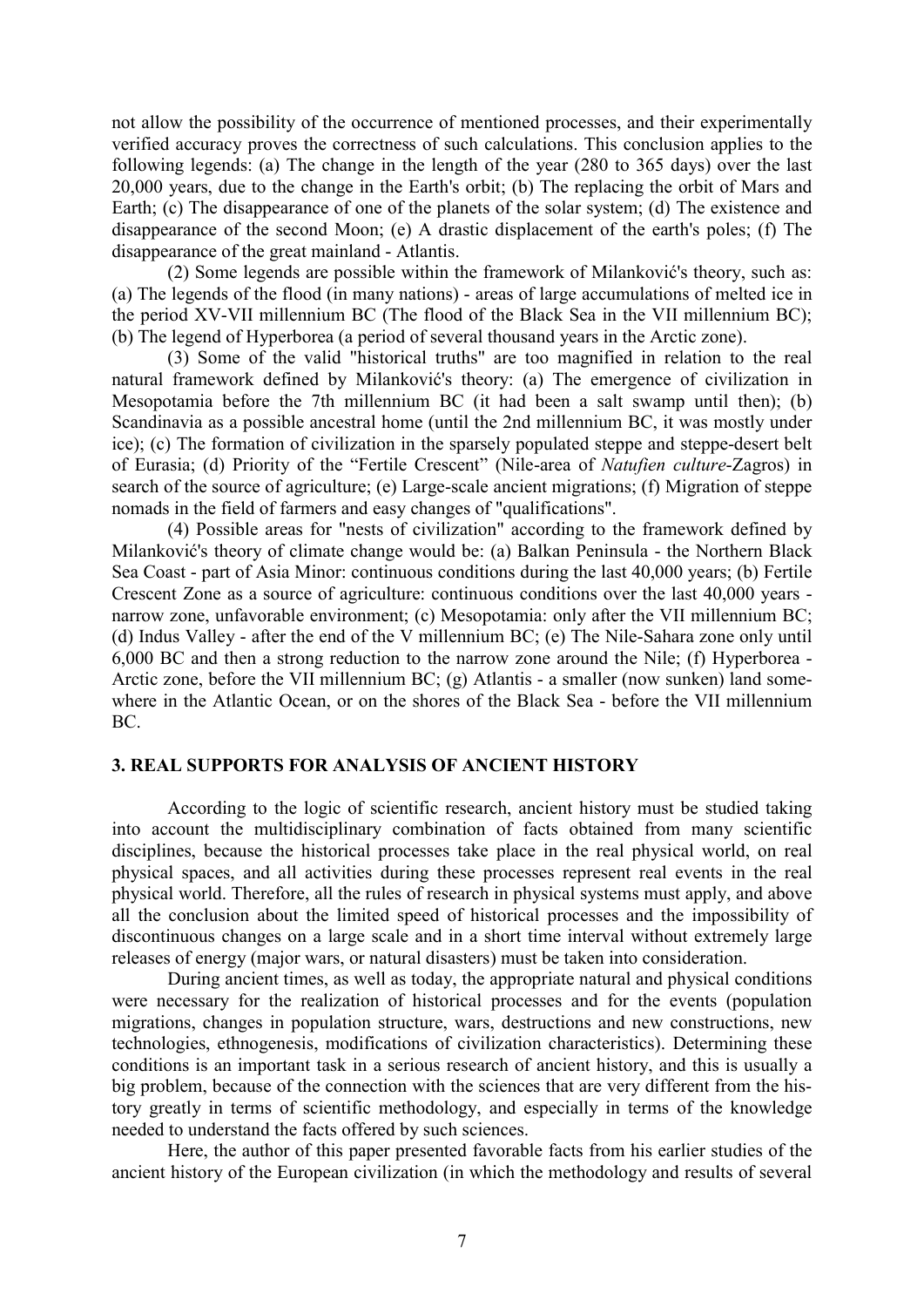natural and exact sciences are used) and connected them with the facts from Milanković's theory of climate change. This theory is a powerful tool that can be applied in the study of ancient history. Thanks to Milankovic's theory and his calculation of the parameters of the ancient climate over the past 20-30 millennia, an exact framework has been created for the study of the origin of the first civilization, its spread and development to this day [13]. The mutual connection of the results of Milanković's theory of climate change and several other natural and exact sciences, linguistics, mythology and ethnology, ancient historical writings and archaeological findings (which are most often ignored by historians, or misinterpreted and partial interpreted) gain their fuller meaning and the image of the ancient image becomes more precise [14].

The extensive research by the author of this paper arose from the desire to clarify the ancient history of Serbs, Slavs and other European nations as precisely as possible. In this sense, the results so far have clarified many obscure periods of the ancient history of the Serbs. The usual contradictions from historical studies have been eliminated and the basic contours of the thus formed image of the ancient world and the first Europe civilisation have been outlined. These results are confirmed by both linguists and geneticists. Extensive studies by the author of this paper [15,16,17] show that the European civilization originated in the Danube region and the Balkans during the Neolithic cultures of Lepenski vir, Starcevo and Vinca. It was the most densely populated area in Euro-Asia for several millennia after the maximum of the Ice Age and the warming period. It had the most favorable natural conditions for human life, with annual cycles and people oriented to agriculture. Thus, the cult of Mother Earth and the cult of the Sun arose, which formed the basis of all religions later. During the Neolithic, all civilizational characteristics were formed in this area: agriculture, mining, metallurgy, crafts, mythology, religion, social organization, language, literacy, oral epic poetry, ethnological characteristics (customs, costumes, ethno music, dance).

The first civilization has spread to large areas of Europe, Asia and the Mediterranean. The processes were accompanied by migrations from the Balkans to the southeast and migrations of nomadic people from the steppe regions to Europe (their migrations stimulated climate oscillations). The northern part of Europe became habitable only at the time of the establishment of climatic conditions similar to today's, so that the characteristics of civilization spread naturally to the north during the period from several millennia to the time of the first historically recorded states in Asia Minor, Mesopotamia and Egypt.

All this is confirmed by recent archaeological findings and linguistics. These studies by the author of this paper have shown that today's Serbs are the direct descendants of the ancient people of the first European civilization, created in the areas where Serbs still live today. The Serbs kept all essential civilizational characteristics of that original European civilization, by using the language that originated directly in this area and by using they the first alphabet formed in this area in the Neolithic period.

In recent years, the genetic DNA analysis has become extremely interesting for the study of history. Their commercialization has led to a huge number of analyzed samples of millions of today's people, on the basis of which one can get representations of the genetic structure of today's inhabitants of individual states and territories and genetic kinship between the nations. In recent years, a large number of samples from the burial remains of people from different historical periods have been analyzed, which has indicated significant opportunities for further research. In such research, the area where Serbs live has not been analyzed much, but it has been noticed that European genetic roots are the deepest in the Balkans.

The DNA analyzes have previously established that the genetic picture of Serbs in today's area does not correspond to the theory of the alleged immigration of Serbs from the area north of Pannonia in the 7th century. After several indications of the existence of such a need, at the end of 2016, the first results appeared (in spring of 2017 they became more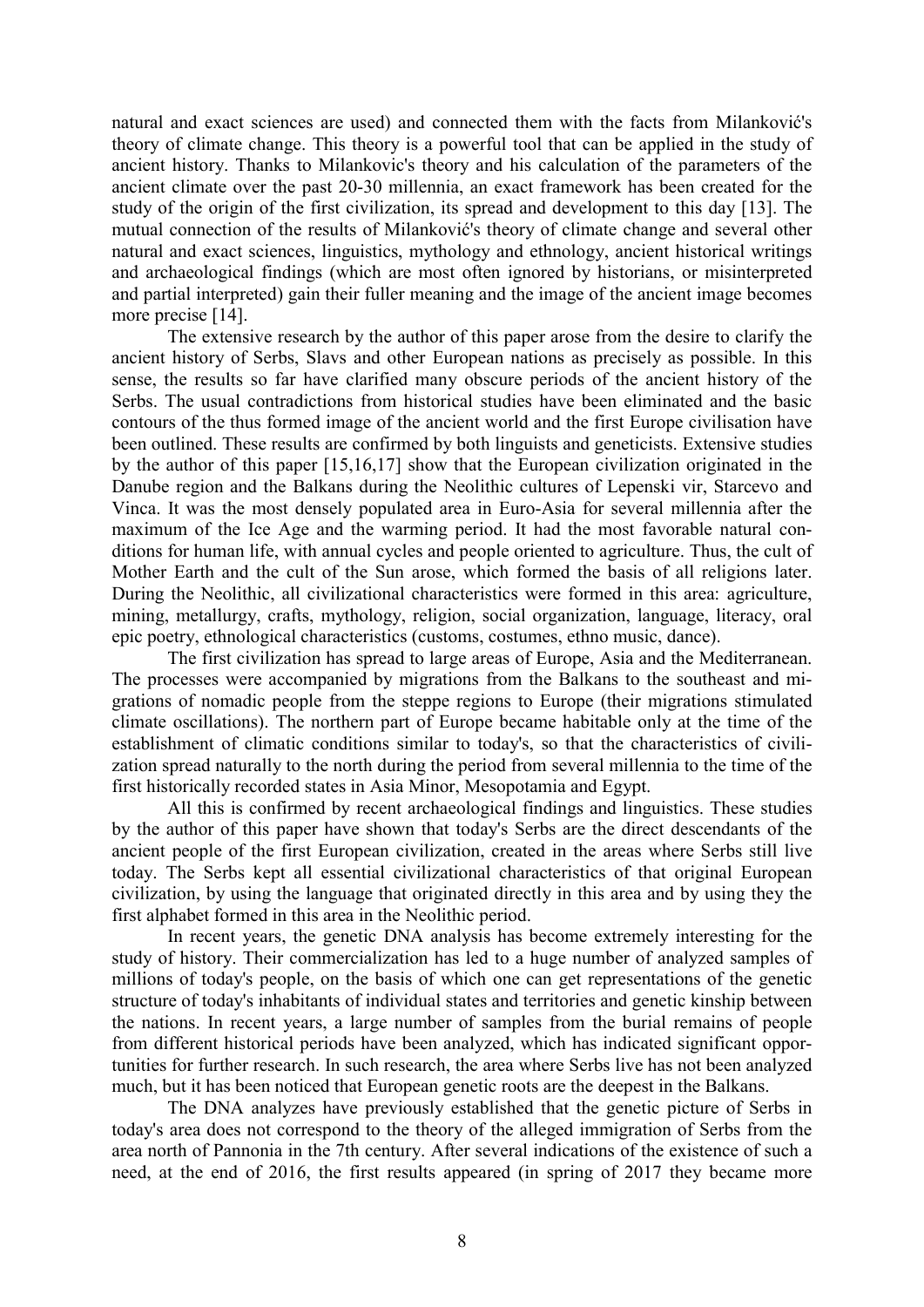widely available), which refer to the genetic analyzes of the ancient population from archeological sites in the Djerdap Gorge in Mesolithic and early Neolithic times. The results obtained are extremely important, because they confirm the theories about the origin of the first European civilization at that time in the area of the Danube region and the Helm (Balkan) peninsula. These results, together with about 200 other results related to the area of Southeast Europe, have not been much analyzed by European researchers. It is now shown that the ancient inhabitants of the Djerdap Gorge, from which the chain of cultures Lepenski Vir - Starčevo - Vinča started, from which the first European civilization was formed, were from the same genetic chain [8]. Many theories of historians, especially ours, are definitely ripe for rejection, and the paths of more realistic studies are already being outlined. The latest results from 2020 show that this genetic picture of the population of this area existed in the area of today's Serbia even 4 millennia ago, at the time of the beginning of the Iron Age [12].

#### **CONCLUSION**

Milutin Milanković's theory of climate change is a powerful tool that can be used to research ancient history. It defines the parameters of the ancient climate during the past 20-30 millennia and defines the possible area of the origin of the first civilization ("the nest of the civilization"), the area of its spread and the development to the present day. The mutual connection of the results of Milanković's theory of climate change and several other natural and exact sciences, linguistics, mythology and ethnology, ancient historical writings and archeological findings (which are most often ignored by historians, or misinterpreted and interpreted in isolation) gain their fuller meaning and the image of the ancient image becomes more precise. The author of this paper gives the basic facts from his earlier studies [13] of the ancient history of European civilization (which use the methodology and results of several natural and exact sciences), related to facts from Milanković's theory of climate change [14]. This connection of facts gave a large amount of evidence about the formation of the first European civilization during the Neolithic in the Danube region and the Balkans. Such conclusions [16,17] agree with numerous recent discoveries of archaeologists and linguists (for which many current theories of historians do not have an adequate explanation), and this is confirmed by recent DNA analyzes of burial remains of the ancient population of Djerdap Gorge and the Balkans and their genetic relationship to today's population of Serbia.

### **REFERENCES**

- [1] Adams J.M. & Faure H. (1997) (eds.), QEN members. Review and Atlas of Palaeovegetation: Preliminary land ecosystem maps of the world since the Last Glacial Maximum. Oak Ridge National Laboratory, TN, USA.
- [2] Alley, Richard B.: "Abrupt Climate Shifts and Human Civilization. Abrupt Climate Changes Revisited: How Serious and How Likely?, USGCRP Seminar, 23 February 1998
- [3] Andreev, A. A. Klimanov, V. A.: "Quantitative Holocene climatic reconstruction from Arctic Russia", Journal of Paleolimnology 24, 81–91, 2000.
- [4] G. Bailey et al.: "Coastal prehistory in the southern Red Sea Basin, underwater archaeology, and the Farasan Islands", Proceedings of the Seminar for Arabian Studies 37 (2007): 1-16
- [5] Gale, Thomas: "Climate of Fear", CATO Institute, Washington, 1998
- [6] Kantolla, Anton Uriarte: "Historia del Clima della Tiera", Servicio Central de Publicaciones del Gobierno Vasco, 2003
- [7] MacDonald, Glen M. et al.: "Holocene Treeline History and Climate Change Across Northern Eurasia", Quaternary Research 53, 302–311 (2000)